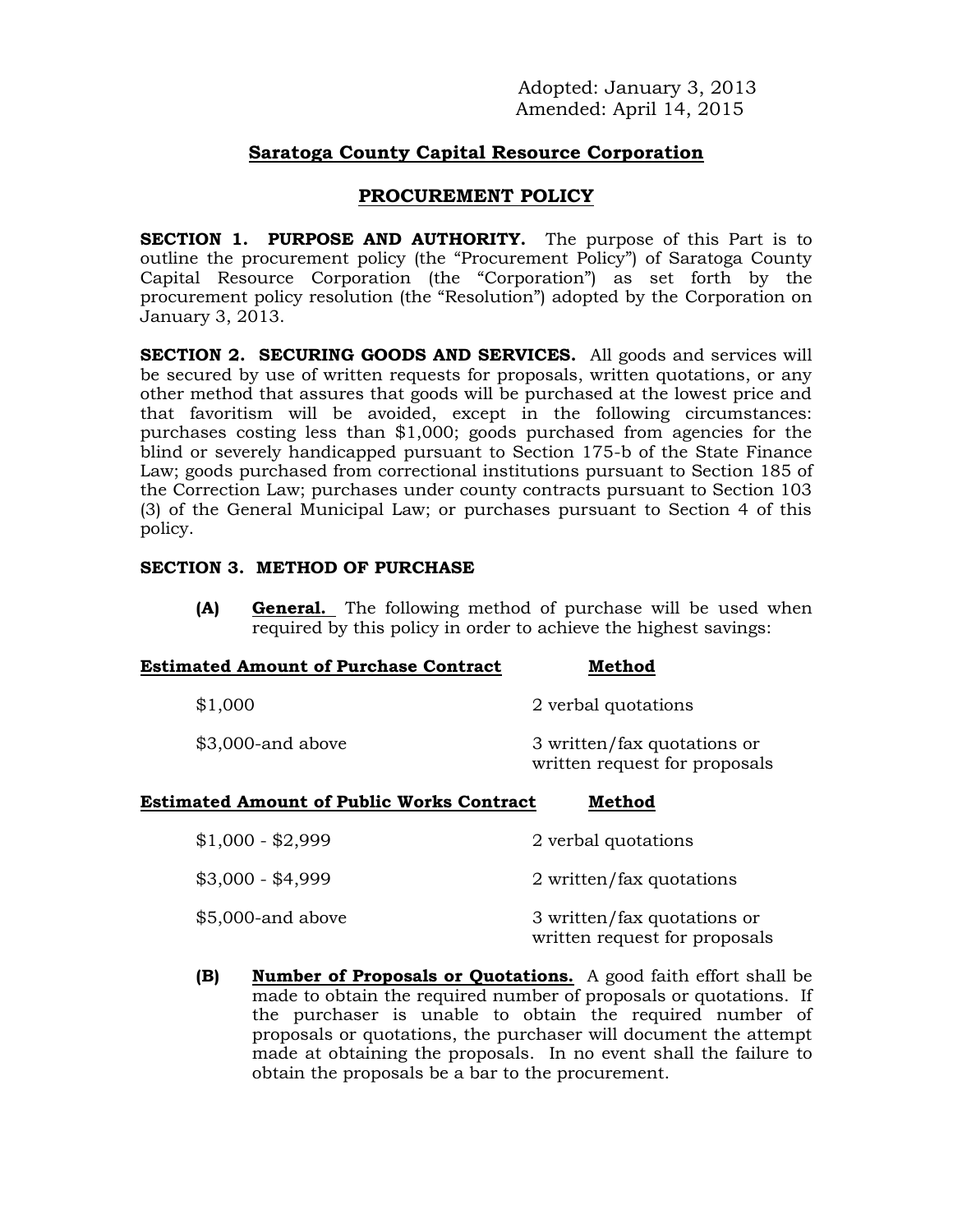**(C) Purchases Under New York State Contract** The quotation and bidding requirements of Section 3 (A) and Section 3 (B) may be waived for purchases made under New York State purchasing contracts.

**(D) Documentation.** (1) Documentation is required of each action taken in connection with each procurement.

(2) Documentation and an explanation is required whenever a contract is awarded to other than the lowest responsible offeror. This documentation will include an explanation of how the ward will achieve savings or how the offeror was not responsible. A determination that the offeror is not responsible shall be made by the purchaser and may not be challenged under any circumstances.

**SECTION 4. CIRCUMSTANCES WHERE SOLICITATION OF ALTERNATIVE PROPOSALS AND QUOTATIONS NOT IN BEST INTEREST.** Pursuant to General Municipal Law Section 104-b(2)(f), the procurement policy may contain circumstances when, or types of procurements for which, in the sole discretion of the members of the Corporation, the solicitation of alternative proposals or quotations will not be in the best interest of the Corporation. In the following circumstances, it may not be in the best interests of the Corporation to solicit quotations or document the basis for not accepting the lowest bid:

**(A) Professional Services.** Professional services or services requiring special or technical skill, training or expertise. The individual, company or firm must be chosen based on accountability, reliability, responsibility, skill, conflict of interests, reputation, education and training, judgment, integrity, continuity of service and moral worth. Furthermore, certain professional services to be provided to the Corporation; e.g., legal and accounting services, impact liability issues of the Corporation and its members, including securities liability in circumstances where the Corporation is issuing bonds. These qualifications and the concerns of the Corporation regarding its liability and the liability of its members are not necessarily found or addressed in the individual, company or firm that offers the lowest price and the nature of these services are such that they do not readily lend themselves to competitive procurement procedures.

In determining whether a service fits into this category, the Corporation shall take into consideration the following guidelines: (1) whether the services are subject to State licensing or test requirements; (2) whether substantial formal education or training is a necessary prerequisite to the performance of the services; and (3) whether the services require a personal relationship between the individual and Corporation members. Professional or technical services shall include, but not be limited to the following; services of an attorney (including bond counsel); services of a physician; technical services of an engineer engaged to prepare plans, maps and estimates; securing insurance coverage and/or services of an insurance broker; services of a certified public accountant; investment management services; printing services involving extensive writing, editing or art work; management of municipally owned property; and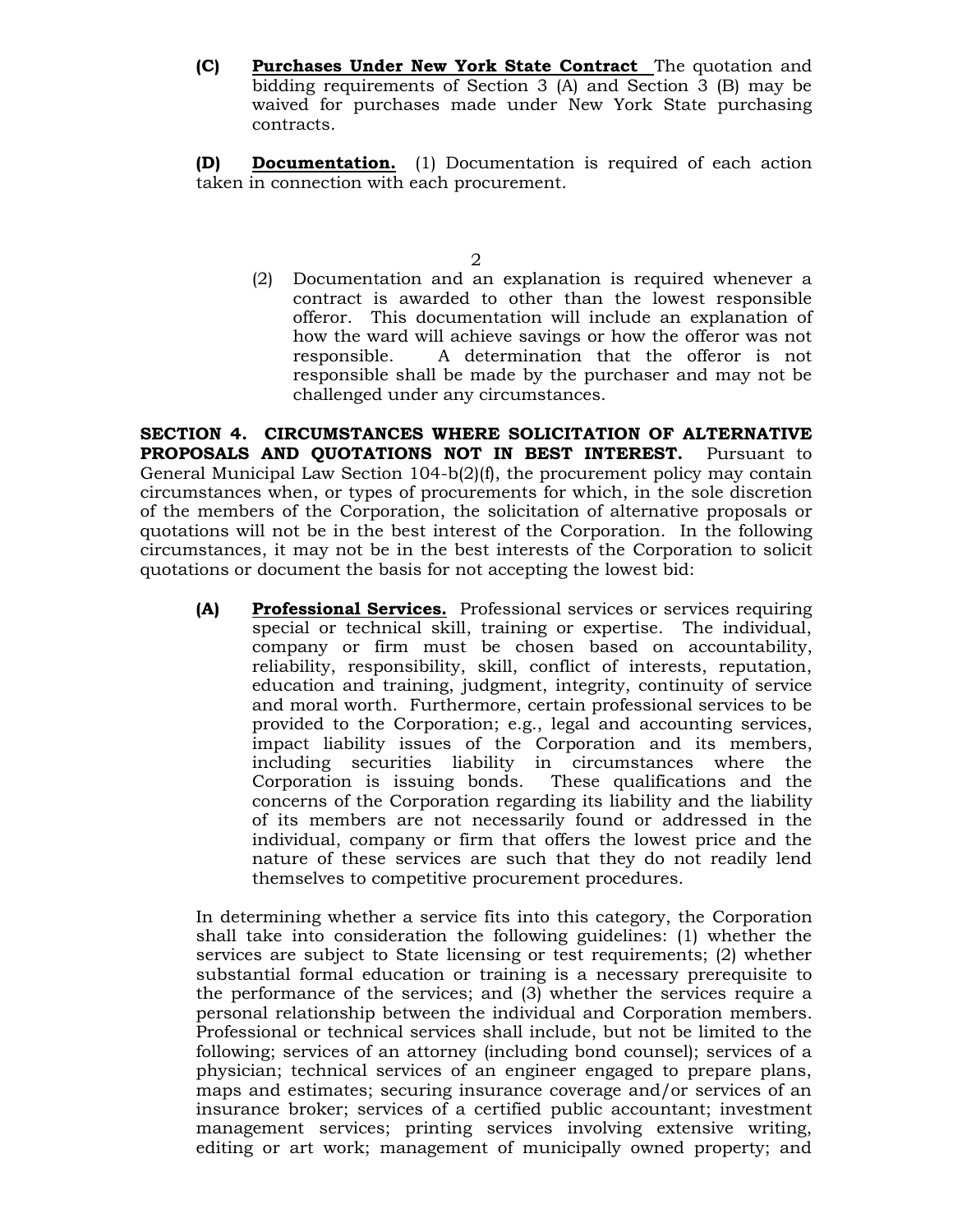computer software or programming services for customized programs, or services involved in substantial modification and customizing of prepackaged software.

3

- **(B) Emergency Purchases.** Emergency purchases pursuant to Section 103(4) of the General Municipal Law. Due to the nature of this exception, these goods or services must be purchased immediately and a delay in order to seek alternate proposals may threaten the life, health, safety or welfare of the public. This section does not preclude alternate proposals if time permits.
- **(C) Purchases of Secondhand Goods.** Purchases of surplus and second-hand goods from any source. If alternate proposals are required, the Corporation is precluded from purchasing surplus and second-hand goods at auctions or through specific advertised sources where the best prices are usually obtained. It is also difficult to try to compare prices of used goods and a lower price may indicate an older product.
- **(D) Goods or Services Under \$1,000.** The time and documentation required to purchase through this policy may be more costly than the item itself and would therefore not be in the best interests of the taxpayer. In addition, it is not likely that such de minimis contracts would be awarded based of favoritism.

### **SECTION 5. EQUAL EMPLOYMENT OPPORTUNITIES FOR MINORITY GROUP MEMBERS AND WOMEN.**

- **(A)** All Corporation documents soliciting bids or proposals for Corporation contracts shall contain or make reference to the following provisions:
	- 1. The Corporation will not discriminate against employees or applicants for employment because of race, creed, color, national origin, sex, age, disability or marital status, and will undertake or continue existing programs of affirmative action to ensure that minority group members and women are afforded equal employment opportunities without discrimination. For purposes of this Section, affirmative action shall mean recruitment, employment, job assignment, promotion, upgradings, demotion, transfer, layoff, or termination and rates of pay or other forms of compensation; and
	- 2. The Corporation shall state, in all solicitations or advertisements for employees, that, in the performance of the Corporation contract, all qualified applicants will be afforded equal employment opportunities without discrimination because of race, creed, color, national origin, sex, age, disability or marital status.